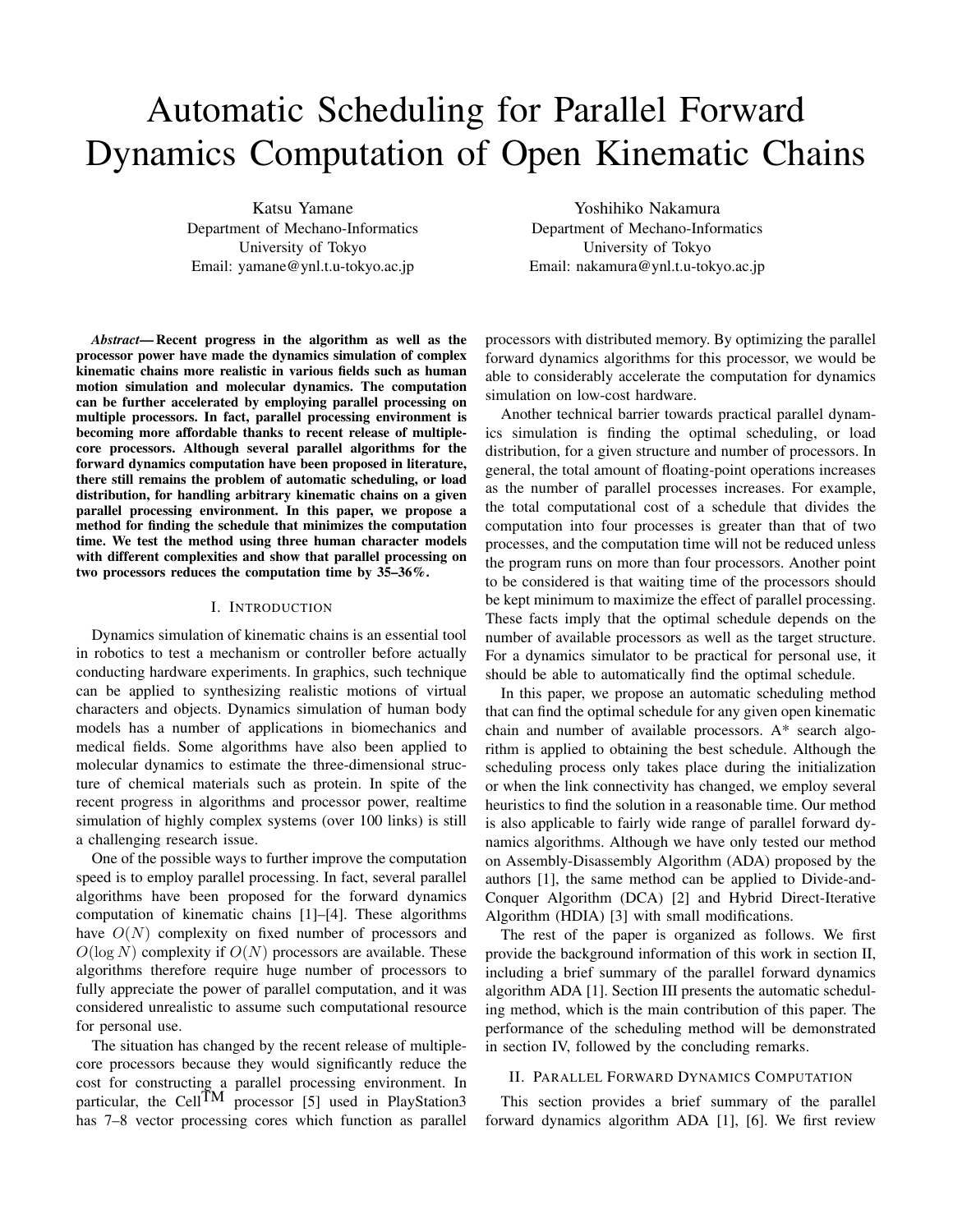

Fig. 1. The concept of Articulated Body Inertia.

the concept of Articulated-Body Inertia and its inverse [7] and then summarize the outline of ADA. After discussing the computational cost of the algorithm, we introduce the concept of *schedule tree* for representing a schedule to easily identify its parallelism and computation time. We also show the results of parallel processing experiments of a simple serial chain and demonstrate the importance of finding the optimal schedule.

# *A. Articulated-Body Inertia*

The concept of Articulated-Body Inertia (ABI) was first proposed by Featherstone [7]. ABI is the apparent inertia of a collection of links connected by joints (articulated body) when a test force is applied to a link (handle) in the articulated body. The equation of motion of a kinematic chain can be written in a compact form by using ABI (see Fig. 1):

$$
\boldsymbol{f}_i = \boldsymbol{I}_i^A \boldsymbol{a}_i + \boldsymbol{p}_i^A \tag{1}
$$

where  $I_i^A$  is the ABI of the articulated body when link i is the handle,  $f_i$  is the test force,  $p_i^A$  is the bias force, and  $a_i$ is the acceleration of link  $i$ . Note that the ABI of a kinematic chain may change if a different link is chosen as the handle. All the equations in this paper will be represented by spatial notation [7].

Because ABI is symmetric and positive definite [7], Eq.(1) is equivalent to

$$
a_i = \Phi_i f_i + b_i \tag{2}
$$

where  $\Phi_i$  is the inverse of ABI and called Inverse Articulated Body Inertia (IABI) [7] and  $b_i$  is the bias acceleration.

The major advantage of using Eq.(2) instead of Eq.(1) is that we can attach multiple handles to an articulated body. For example, if we attach a new handle to link  $j$  in Fig. 1, the accelerations of two handles i and j is written as

$$
a_i = \Phi_i f_i + \Phi_{ij} f_j + b_i
$$
  

$$
a_j = \Phi_{ji} f_i + \Phi_j f_j + b_j
$$

where  $\Phi_{ij}$  and  $\Phi_{ji} (= \Phi_{ij}^T)$  are the IABIs representing the coupling between the bandles coupling between the handles.

#### *B. Outline of ADA*

ADA computes the joint acceleration by the following two steps:

- 1) assembly: starting from the individual links, recursively add a joint one by one and compute the IABI of the partial chains, and
- 2) disassembly: starting from the full chain, remove a joint one by one in the reverse order of step 1) and compute the joint acceleration of each removed joint.



Fig. 2. Connecting partial chains  $A$  and  $B$  to assemble partial chain  $C$ .

Consider the case of Fig. 2, where partial chains A and B are connected to form chain  $C$  through joint  $i$ . Partial chain  $C$  will be connected to other partial chains through joints  $j$ and  $k$  in the subsequent assembly operations. In general, each partial chain can have any number of such joints and we shall denote the set by  $\mathcal{O}_i$  and the size of  $\mathcal{O}_i$  by  $N_{\text{O}i}$ .  $\mathcal{O}_i$  is empty for the joint lastly added in step 1). In the example of Fig. 2,  $\mathcal{O}_i = \{j \; k\}$  and  $N_{\text{O}i} = 2$ .

In step 1), assuming that we know the IABI of chains A and B,  $\Phi_{A**}$  and  $\Phi_{B**}$  respectively, as well as the bias accelerations  $b_{A*}$  and  $b_{B*}$ , we compute the IABIs and bias accelerations of chain  $C$  by the following equations:

$$
\Phi_{Cj} = \Phi_{Aj} - \Phi_{Aji} W_i \Phi_{Aij} \tag{3}
$$

$$
\Phi_{Ck} = \Phi_{Bk} - \Phi_{Bki} W_i \Phi_{Bik} \tag{4}
$$

$$
\Phi_{Cjk} = \Phi_{Ckj}^T = \Phi_{Aji} W_i \Phi_{Bjk} \tag{5}
$$

$$
\begin{array}{rcl}\n\mathbf{b}_{Cj} & = & \mathbf{b}_{Aj} - \mathbf{\Phi}_{Aji}\gamma_i\n\end{array}\n\tag{6}
$$

$$
\boldsymbol{b}_{Ck} = \boldsymbol{b}_{Bk} + \boldsymbol{\Phi}_{Bki} \boldsymbol{\gamma}_i \tag{7}
$$

where

$$
W_i = N_i^T V_i N_i
$$
  

$$
\gamma_i = W_i \beta_i + R_i^T \tau_i.
$$

 $N_i \in \mathbb{R}^{6 \times (6 - n_i)}$  and  $\mathbb{R}_i \in \mathbb{R}^{6 \times n_i}$  are the matrices that represent the constraint and motion space of joint  $i$  respectively [8],  $\tau_i \in \mathbb{R}^{n_i}$  is the joint torque of joint i,  $n_i$  is the degrees of freedom of joint  $i$ , and

$$
V_i = (N_i(\Phi_{Ai} + \Phi_{Bi})N_i^T)^{-1}
$$
  

$$
\beta_i = b_{Ai} - b_{Bi} - (\Phi_{Ai} + \Phi_{Bi})R_i^T \tau_i
$$

where we omit the terms including the time derivatives of  $N_i$ and  $\mathbf{R}_i$  for clarity of representation. The initial values for IABI are the spatial inertia matrices of the rigid bodies.

In step 2), assuming that we know the forces applied joints  $j$  and  $k$ , we can compute the constraint force at joint  $i$  by

$$
n_i = V_i N_i (\Phi_{Aij} f_j - \Phi_{Bik} f_k + \beta_i)
$$
 (8)

and then compute the joint acceleration by

$$
\ddot{\boldsymbol{q}}_i = \boldsymbol{R}_i((\boldsymbol{\Phi}_{Ai} + \boldsymbol{\Phi}_{Bi})\boldsymbol{N}_i^T\boldsymbol{n}_i - \boldsymbol{\Phi}_{Aij}\boldsymbol{f}_j + \boldsymbol{\Phi}_{Bik}\boldsymbol{f}_k - \boldsymbol{\beta}_i). \tag{9}
$$

Finally  $f_i$ , the total joint force at joint i which will be used in the subsequent computations, is computed by

$$
\boldsymbol{f}_i = \boldsymbol{N}_i^T \boldsymbol{n}_i + \boldsymbol{R}_i^T \boldsymbol{\tau}_i. \tag{10}
$$

The total computational cost for assembling and disassembling joint i in Fig. 2 depends on two factors: (1)  $n_i$ , the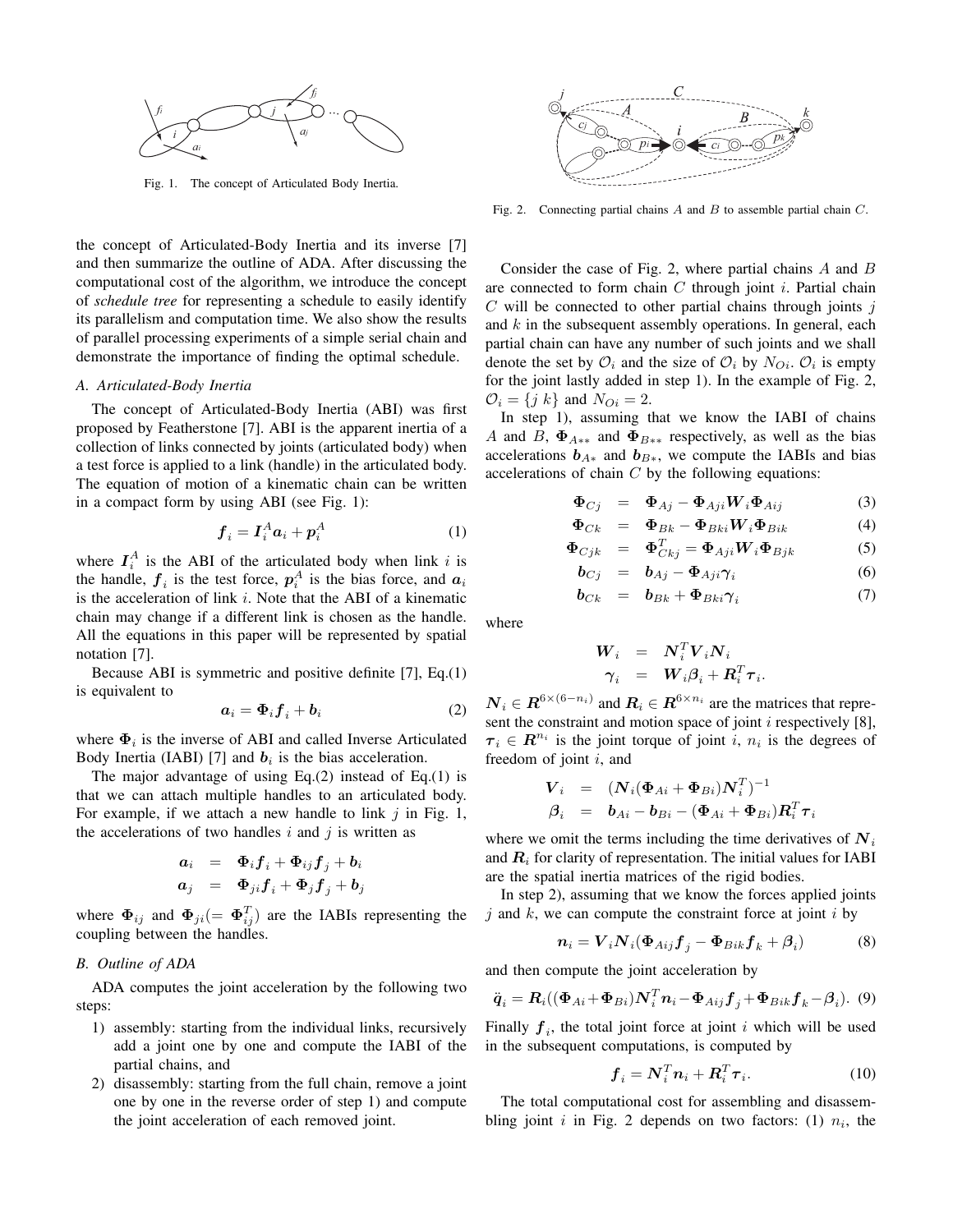degrees of freedom of joint i, and (2)  $N_{Oi}$ , number of joints in  $\mathcal{O}_i$ . The cost can be approximated by the following formulae:

$$
C_i(N_{O_i}, n_i) = \alpha N_{O_i}^2 + \beta N_{O_i} + \gamma n_i + \delta \tag{11}
$$

where the first term represents the cost for computing the  $N_{Oi}^2$  IABIs, the second term for computing the  $N_{Oi}$  bias accelerations and one joint acceleration from N*Oi* external forces, the third term for computing  $W_i$ , the last term for computing the inertia matrices of the individual links, and  $\alpha$ ,  $\beta$ ,  $\gamma$  and  $\delta$  are constants. Because only  $N_{Qi}$  can be modified by changing the schedule, Eq.(11) indicates that smaller  $N_{Qi}$ would lead to less total floating-point operations.

The constants could be determined by counting the number of floating-point operations as a function of N*Oi* and n*i*; however, we chose to determine them by actually measuring the computation time for various mechanisms and schedules. The advantage of this method is that it can take into account the implementation-specific optimizations and that it would be possible to write a code to automatically determine the values for other forward dynamics algorithms.

# *C. Schedule Tree*

ADA can be executed on multiple processes in parallel because of the following reasons:

- in the example shown in Fig. 2, the computations of the IABIs of partial chains  $A$  and  $B$  can be performed in parallel, and
- similarly, the accelerations of the joints included in partial chains  $A$  and  $B$  can be computed in parallel.

In addition, ADA allows any sequence of joints in step 1), and the parallelism and computational efficiency depends on the sequence. Scheduling can therefore be regarded as the problem of finding the best sequence of joints for step 1). However, it is difficult to identify the number of processes required to perform the schedule by looking only at the sequence.

We propose to represent a schedule by a binary tree where each node denotes a joint and every joint is included once. We refer to this tree as *schedule tree*. Figure 3 shows the three schedule trees derived from different assembly sequences (a)–(c) for a simple four-joint serial chain shown on the top of Fig. 3. The concept is similar to *assembly tree* [2] where each node of the tree represents a partial chain, while in our schedule tree it represents a joint to clarify the relationship between the joints and processors.

In a schedule tree, each node has zero to two direct descendants. If a node has two descendants as node 2 in schedules (b) and (c) of Fig. 3, the joint connects two partial chains composed of all the subsequent descendants of each direct descendant. A node with one descendant connects a rigid link and a partial chain, and a node without a descendant connects two rigid links. The recursive process to compute the IABIs starts from the leaves towards the root, while the process to compute the joint accelerations propagates from the root towards the leaves.

A schedule tree is useful for identifying which joints can be processed in parallel and estimating the total computation



Fig. 3. Three schedule tree examples for different assembly orders of the four-joint serial chain on the top.

time. The two descendants of a node in a schedule tree can obviously be processed in parallel. For example, the numbers at the lower-left corner of each node in Fig. 3 indicates the process in which the node is handled when two processors numbered 0 and 1 are available. If the number of available processors is greater than the number of the leaves of the tree, the height of the schedule tree gives a rough estimate of the computation time. For example, the computation time for schedule (a) in Fig. 3 would be four times longer than that of processing a single joint, while those for schedules (b) and (c) would be approximately equivalent to processing three joints if more than two processors are available.

# *D. Parallel Processing Experiments*

We implemented ADA for parallel processing using C++ programming language and MPICH2 [9] for inter-process communication. The codes were compiled by gcc version 4.0.2. All the examples, including the ones in section IV, were executed on a cluster consisting of dual Xeon 3.8GHz servers running Linux operating system.

Figure 4 shows the performance of parallel forward dynamics computation of a 200-joint serial chain with fixed root link. The solid line represents the computation times on two processors with various schedules. The schedule trees were constructed manually by first choosing a joint as the root, whose index is indicated by the horizontal axis of Fig. 4, and then sequentially appending the joints of each of the partial chains divided by the chosen joint, the joints next to the root being the direct descendants. The assembly process starts by assembling the joints at the both ends in parallel, and ends at the root of the schedule tree. Schedule (c) in Fig. 3 is an example of such schedule for the four-joint chain with root index 2.

The horizontal dashed line in Fig. 4 represents the computation time on single processor when the links were assembled sequentially from the end link to the root, which results in the minimum number of floating-point operation and therefore is the best schedule for serial computation.

As intuitively expected, parallel computation shows the best performance when the computational load is equally distributed to the two processors, which reduces the computation time by 33%. However, the performance degrades if inappro-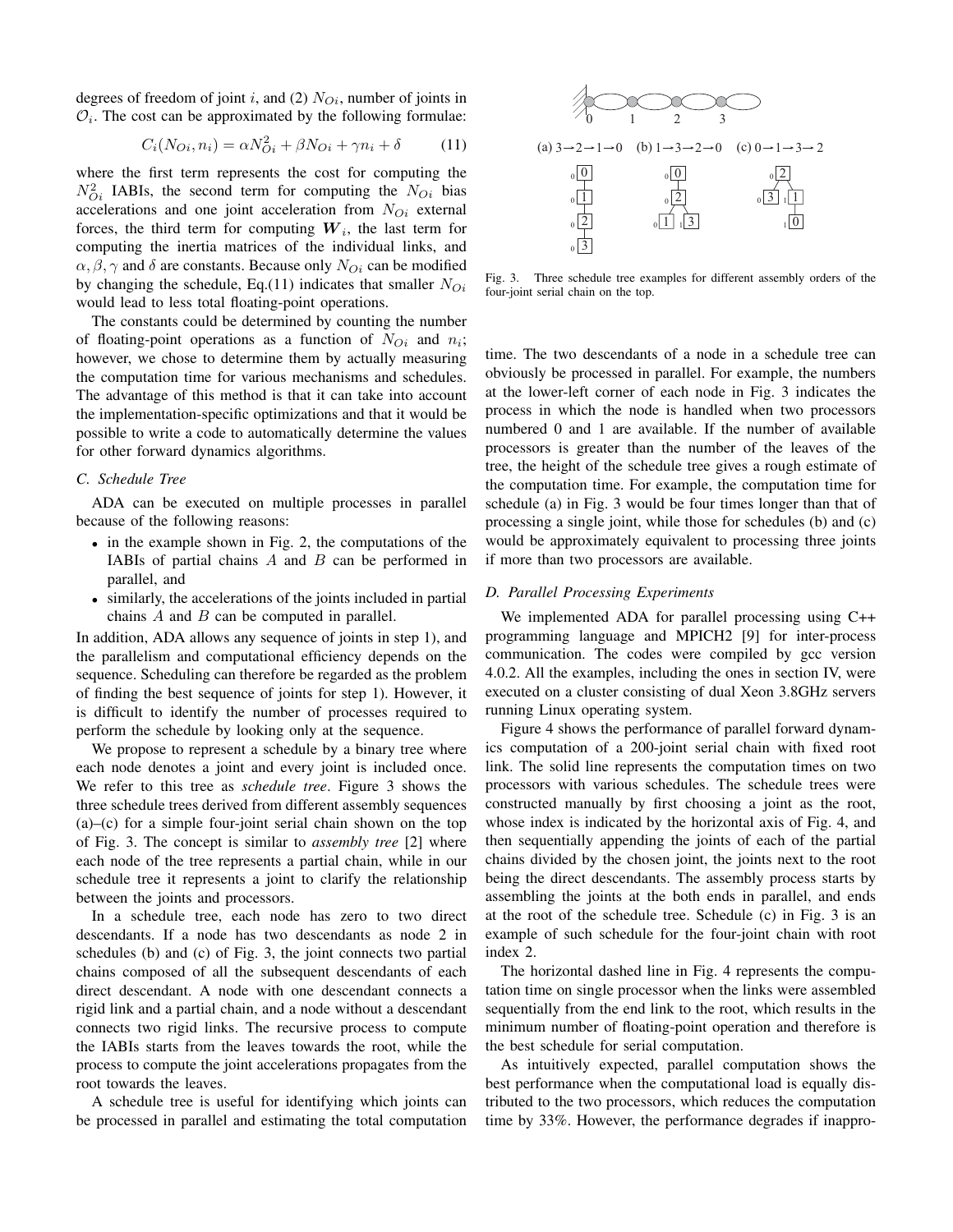

Fig. 4. Computation time of the forward dynamics of a 200-joint serial chain on two processors with various schedules. The dashed horizontal line represents the computation time on single processor.

priate schedule is used and becomes even worse than serial computation due to the communication cost. This experiment demonstrates the importance of selecting appropriate schedule to fully extract the advantage of parallel processing. We also need an algorithm for automatically finding the optimal schedule for more general cases, e.g. for branched chains or when more processors are available, because the optimal schedule is not trivial any more.

#### III. AUTOMATIC SCHEDULING

#### *A. Overview*

The purpose of the automatic scheduling process is to automatically find the best schedule, or the best assembly order, that minimizes the computation time for the given mechanism and number of available processes. As described in the previous section, the forward dynamics algorithms we consider in this paper allow any assembly order. The number of all possible orders therefore becomes as large as <sup>N</sup>! for a mechanism with  $N$  joints. We employ several heuristics to avoid the search in such a huge space.

The first observation is that different assembly orders may lead to the same schedule tree. This fact can be easily illustrated by using the examples shown in Fig. 5 for the same serial chain as in Fig. 3. In Fig. 5, the two schedules (a) and (b) result in the conceptually equivalent schedule trees. The order of adding joints 1 and 3 obviously does not affect the schedule tree because the resulting partial chains are independent of each other. We can reduce the search space by eliminating such duplicated assembly orders.

The second observation is that, as described in section III-D, the best schedule can be determined without further running the search process if the number of processes assigned to a partial chain becomes one. This fact implies that the cost for the search depends more on the number of processors rather than the number of joints. We can considerably reduce the search time because practical parallel processing environments usually have far less processors than the number of joints.



Fig. 5. Different assembly orders resulting in the same schedule tree.



Fig. 6. Search and schedule trees.

### *B. Search Algorithm*

The problem of finding the optimal schedule can be viewed as a travelling salesman problem where the joints are the cities to visit and the cost function is the time to cover all cities. The difference in multiple-processor case is that more than one salesmen are working in parallel and each city is visited by only one of them. We also have the constraint that a city should be visited later than some other cities due to the dependencies between the IABI of partial chains.

We apply  $A^*$  search [10] to our problem of finding the optimal schedule. The general form of A\* search is summarized in the Appendix. The following three functions for a node  $x$ have to be customized for our problem:

- $x.NextNodes()$ : returns the set of descendant nodes of  $\dot{x}$
- $x. Cost()$ : returns the cost to add x to the search tree
- $x. A starCost()$ : returns an underestimation of the cost from  $x$  to a goal

One point to note here is the relationship between the schedule tree and the tree constructed during the search (called the *search tree* hereafter). Each path from the root node to a leaf node of a search tree is associated with a schedule tree. We depict an example of the search tree and associated schedule trees in Fig. 6 for the simple serial chain in Fig. 3, where the node marked "S" is a dummy start node.

We describe the three functions customized for our problem in the rest of this subsection.

*1) NextNodes():* A naive way to implement this function is to add all unvisited joints as the descendants. However, this approach may yield duplicated schedules as observed in the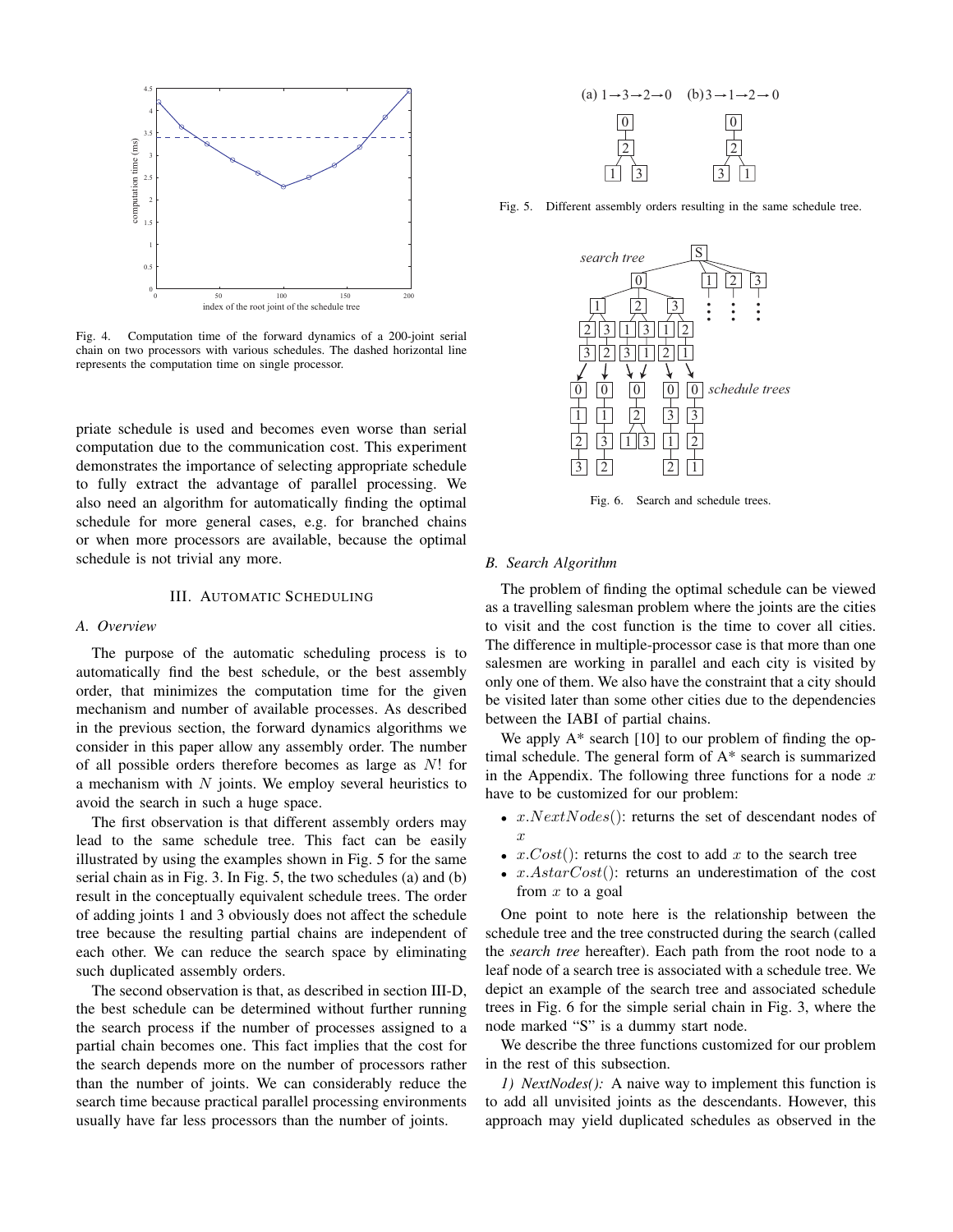

Fig. 7. Search tree by naive version of *NextNodes()* (1) and improved version (2).

previous subsection.

In order to reduce the number of nodes in the search tree, we select the descendants such that the corresponding schedule tree can be effectively extended. When we try to extend the search tree by adding descendants to node  $i$  associated with joint  $i$ , we construct the (incomplete) schedule tree derived from the joint sequence up to node  $i$ , and look for nodes which have only 0–1 descendants. Let us denote the index of such joint in the highest layer of the schedule tree by  $j$ . Cutting joint  $j$  generates two partial chains: one on the root side and the other on the end link side. If joint  $j$  has no descendants, the joints on the root side will be added as direct descendants of joint  $i$  in the search tree, which will eventually add the first descendant of joint  $j$  in the schedule tree. If joint  $j$  has one descendant, which means that the joints on the root side have already been added, we add the joints on the end link side.

Figure 7 shows the comparison between the naive version of *NextNode()* and our improved version, using the part of the search tree in Fig. 6 under node 1 directly below the start node. Although the naive version generates the large search tree (1), each of them results in one of the schedule trees (a) and (b). Using the improved version (2), on the other hand, the tree only includes necessary nodes.

The search tree (2) is constructed as follows. Suppose we are extending the search tree by adding descendant(s) to node 1. Because the corresponding schedule tree also has only one node associated with joint 1, we try to add the descendants to this node. Joint 1 divides the chain into two partial chains composed of the joints  $\{0\}$  (towards the root) and  $\{2,3\}$ (towards the end). We therefore add joint 0 as the descendant of node 1 of the search tree. In the next step, because node 1 in the schedule tree has only one descendant, we try to find the second, which should be either joint 2 or 3. Two branches are therefore added to node 0 in the search tree.

*2) Cost():* The cost of a node is defined as the total computation time increased by adding the joint. At each node in the search tree, we maintain the total active time of each process. The computation time for processing a node is added to the total active times of all the processes assigned to the node. The actual computation time is obtained by looking for the maximum active time among the processes. The cost of a node is then obtained by subtracting the total cost of its ascendant from its own total cost.

*3) AstarCost():* We first compute the minimum costs to assemble the two partial chains generated by cutting the corresponding partial chain at the joint, using the method described in section III-D. We then take the larger cost and divide it by the number of processors available at the node. This is guaranteed to be an underestimate because a schedule for multiple processors results in more total floating-point operations than the one for single processor.

# *C. Assigning Processes*

Once we have a schedule tree, we then assign the processes to each node. The point to be considered here is that the time for communication between the processes (in shared-memory environments, the time for waiting for the permission to access the memory) should be kept minimum. Strictly speaking, the amount of data to be passed also affects the communication time and should be considered in the scheduling process. However, we ignore the data size because it is usually small (288 bytes for each IABI) and the delay for invoking the communication is a more serious issue in most communication devices.

Let us denote the number of all available processes by  $N_P$ , which are numbered  $0 \ldots N_P - 1$ . Here we assume that  $N_P$ is a power of 2. The basic approach is to assign a group of processes to a node in the schedule tree, and divide the group into two if the node has two descendants. We denote the range of processes assigned to node  $i$  of the schedule tree by  $[a_{Pi}, b_{Pi}]$  which means that processes  $a_{Pi}, a_{Pi}+1, \ldots b_{Pi}-1$ are assigned to node  $i$ . The actual computations for assembling and disassembling joint i take place at process  $a_{Pi}$ .

The procedure for assigning processes to the nodes is described as follows:

- 1) Initialize  $a_{Pr} = 0$  and  $b_{Pr} = N_P$  where r is the index of the root node.
- 2) At node i
	- a) If  $b_{Pi} a_{Pi} = 1$ , or if node *i* has one descendant, set the same range for the descendant(s).
	- b) If node *i* has two descendants m and n, and  $b_{Pi}$  −  $a_{Pi} > 1$ , set  $a_{Pm} = a_{Pi}, b_{Pm} = a_{Pn} = b_{Pi} +$  $(b_{Pi} - a_{Pi})/2, b_{Pn} = b_{Pi}.$
- 3) Recursively call step 2) for all descendants.

The communication cost is minimized by ensuring that one of the descendants is handled at the same process, therefore requiring no communication.

#### *D. Optimal Schedule for Single Process*

The optimal schedule for single process is the one that minimizes the number of floating-point operations. As Eq.(11) and the subsequent discussion imply, we have to keep N*Oi* at every joint as small as possible. To realize this, for each joint we divide the joints in  $\mathcal{O}_i$  into two groups by checking whether they exists towards the root side or end side of the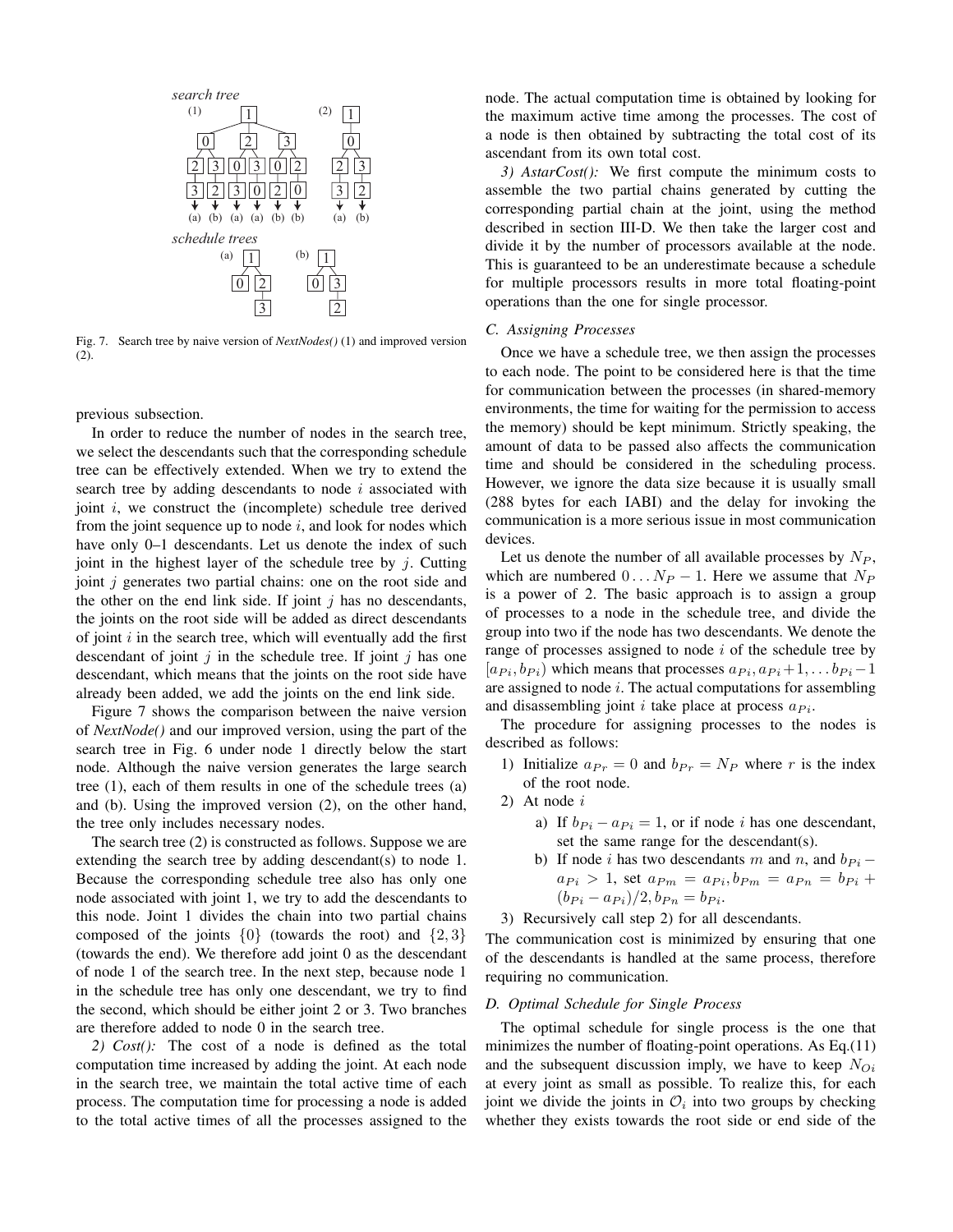

Fig. 8. Examples of partial chains and their optimal schedule for single process, with different  $\mathcal{O}_i$ .

joint. Let us denote the number of joints in the two groups by  $N_{O_i}^r$  and  $N_{O_i}^e$  respectively. If  $N_{O_i}^r \leq N_{O_i}^e$  we put the joint at the lower layer of the schedule tree, i.e. processed earlier in the assembly step, because we can keep  $N_{Qi}$  smaller than in the reverse order. This principle defines the sequence of adding joints where there is no branches. At branches, we count the number of joints included in  $\mathcal{O}_i$  in each branch and then process the branches in the ascending order of the number.

Figure 8 shows two examples of optimal schedules for a partial chain composed of joints 0–4, with different  $\mathcal{O}_i$ . In both cases,  $\mathcal{O}_i$  includes one joint represented by the gray circle. The branch neighboring the joint in  $\mathcal{O}_i$  should be processed later in the assembly process regardless of the hierarchy in the structure. The joints in that branch are therefore placed near the top of the schedule tree.

#### IV. EXPERIMENTS

#### *A. Setup*

We used the same computer environment as in section II-D and determined the constants in Eq.(11) as  $\alpha = 1.6$ ,  $\beta =$  $1.0, \gamma = -1.0$ , and  $\delta = 14.4$ , which gives the total computation time in µs for assembling and disassembling a joint. The negative value for  $\gamma$  is because the computation of  $V_i$ involves the inversion of a  $(6 - n_i) \times (6 - n_i)$  matrix. The coefficients for  $n_i^3$  and  $n_i^2$  turned out to be too small to be identified by this method, and therefore practically negligible.

#### *B. Serial Chains*

We applied the method to finding the optimal schedule for handling serial chains on two- and four-processor environments. In the two-processor case, the optimal schedule is trivial as shown in Fig. 4: the root of the schedule tree is the joint at the middle of the chain, and other joints are added sequentially towards the ends. We therefore only confirm that the method can find the trivial solution. The four-processor case is no longer trivial. Dividing the chain into four equallength partial chains and assigning one process to each partial chain is not the optimal schedule because the two partial chains in the middle requires more computations than those at the ends because of larger  $N_{Qi} (= 2)$ .



Fig. 9. Optimal schedules for handling  $N$ -joint serial chain on two processors (1) and four processors (2).

TABLE I THE VALUES OF  $a, b, c$  AND  $d$  FOR THE SCHEDULE TREES IN FIG. 9.

| <b>DOF</b> | 2 processes | 4 processes |   |    |
|------------|-------------|-------------|---|----|
|            | a.          |             | c |    |
| 16         |             |             |   |    |
| 32         | 15          | 15          |   | 22 |
|            |             | 21          |   |    |

The scheduling algorithm derived the schedule trees for handling N-joint serial chain on two and four processors shown in Fig. 9, where the actual indices  $a, b, c$  and d were the values shown in Table I for  $N = 16, 32$  and 64. The schedules for two processors match the trivial solutions. Those for four processors also reasonable because the internal two partial chains are slightly shorter than the others.

#### *C. Branched Chains*

We applied the method to finding the optimal schedule for handling branched chains on two processors. The scheduling is not trivial as in the case of serial chains. We used three human figures with different complexities (Fig. 10): 40 DOF, 52 DOF, and 161 DOF composed of 1 DOF rotational, 3 DOF spherical, and 6 DOF free joints. In all models, the method selected a joint in the backbone near the neck as the root of the schedule tree. Table II shows the computation time on one to four processors, and the ratios of speedup. Parallel computation reduced the computation time by 38–43% for two processors and 39–54% for four processors. The speedup gain is comparable to that of Fig. 4 which is the ideal load balance case. The effect of parallel computation was more prominent in complex models.



Fig. 10. Three human character models for test; from left to right: 40 DOF, 52 DOF, and 161 DOF.